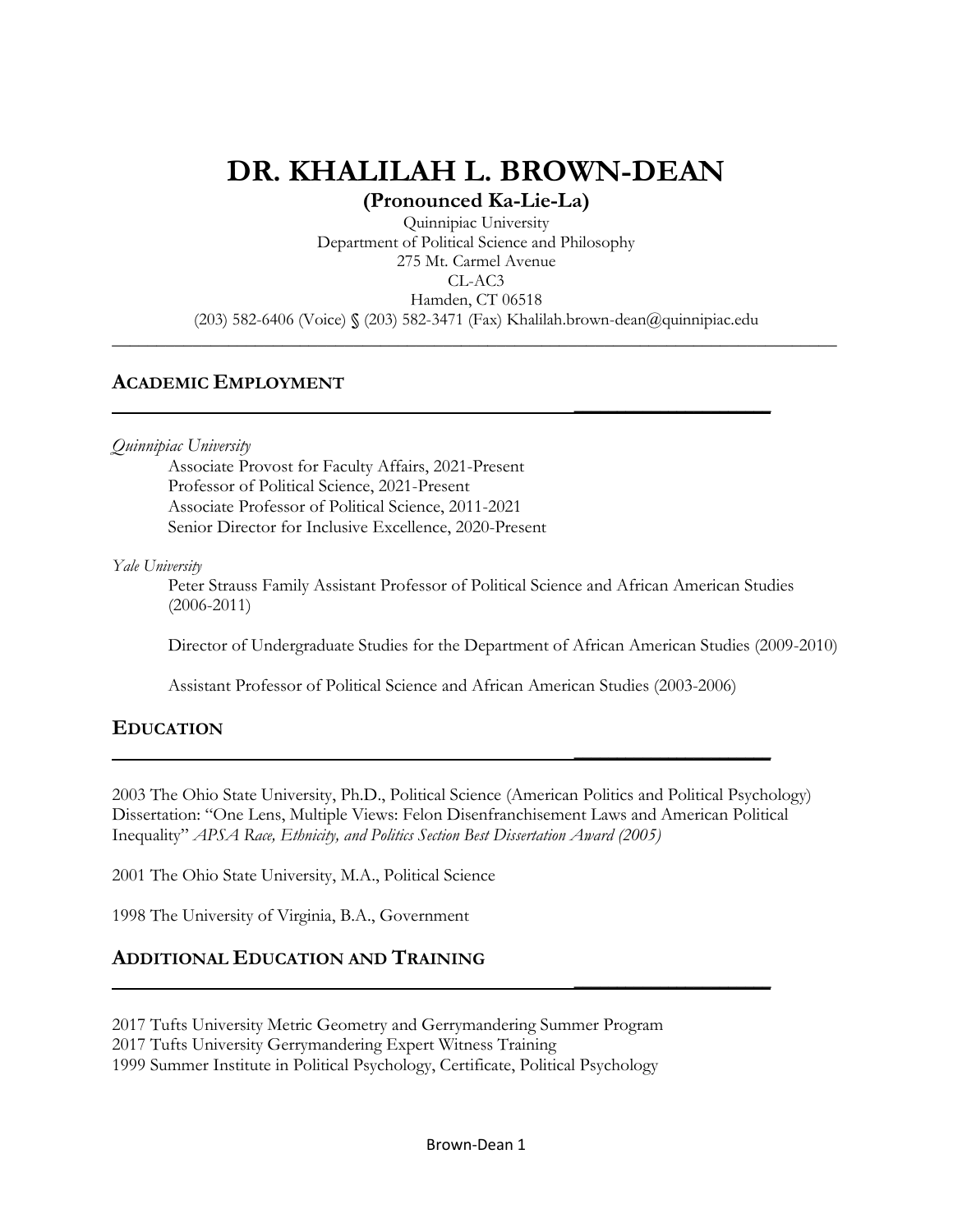### **SCHOLARSHIP AND RESEARCH PUBLICATIONS**

#### **Books**

Brown-Dean, Khalilah L. and Ray Block Jr. Under Contract. *Protesting Vulnerability: Race and Pandemic Politics.* Cambridge University Press.

 **\_\_\_\_\_\_\_\_\_\_\_\_\_\_\_\_\_\_\_\_\_\_\_**

 **\_\_\_\_\_\_\_\_\_\_\_\_\_\_\_\_\_\_\_\_\_\_\_**

Brown-Dean, Khalilah L. September 2019. *Identity Politics in the United States.* London: Polity Press. ISBN: 9780745654119

Duffy, Sean, Timothy Dansdill, Jill Shahverdian, Aileen Dever, Khalilah L. Brown-Dean, and Julia Giblin, eds., 2014. *The Individual in the Community.* Pearson. 8th Edition.

 **\_\_\_\_\_\_\_\_\_\_\_\_\_\_\_\_\_\_\_\_\_\_\_**

#### **Refereed Articles**

Brown-Dean, Khalilah L. and Benjamin E. Jones. 2015. "Building Authentic Power: A Study of the Campaign to Repeal Connecticut's Death Penalty." *Politics, Groups, and Identities.* 

Alexander-Floyd, Nikol C., Byron D'Andra Orey, and Khalilah L. Brown-Dean. 2015. "Professional Conferences and the Challenges of Studying Black Politics." *PS: Political Science and Politics.*

Brown-Dean, Khalilah L. 2015. "Emphasizing the Scholar in Public Scholarship." *PS: Political Science and Politics.* 

Wilson, David C. and Khalilah L. Brown-Dean. 2012. "Great[er] Expectations: Group Interests, Deracialization, and Candidate Evaluations." *National Political Science Review.* 

Brown-Dean, Khalilah. L. 2009. "Do Classes Matter?: Evaluating the Impact of College Courses on Tolerance." *Journal of the Institution for Social and Policy Studies.* 

Brown-Dean, Khalilah L. 2007. "Permanent Outsiders: Felon Disenfranchisement and the Breakdown of Black Politics." *National Political Science Review.* 

Brown-Dean, Khalilah L. 2005. "Trading *Brown* for Prison Orange: Reflections on Race and Justice Fifty Years after *Brown v. Board.*" *Journal of the Institution for Social and Policy Studies.* 

 **\_\_\_\_\_\_\_\_\_\_\_\_\_\_\_\_\_\_\_\_\_\_\_**

#### **Book Chapters**

Brown-Dean, Khalilah L. 2021. "Monumental Promises, Incremental Gains: Criminal Justice Reform in the Obama Era." In *After Obama: African American Politics in a Post-Obama Era*. Edited by Todd C. Shaw, Robert Brown, and Joseph McCormick III. New York, NY: NYU Press.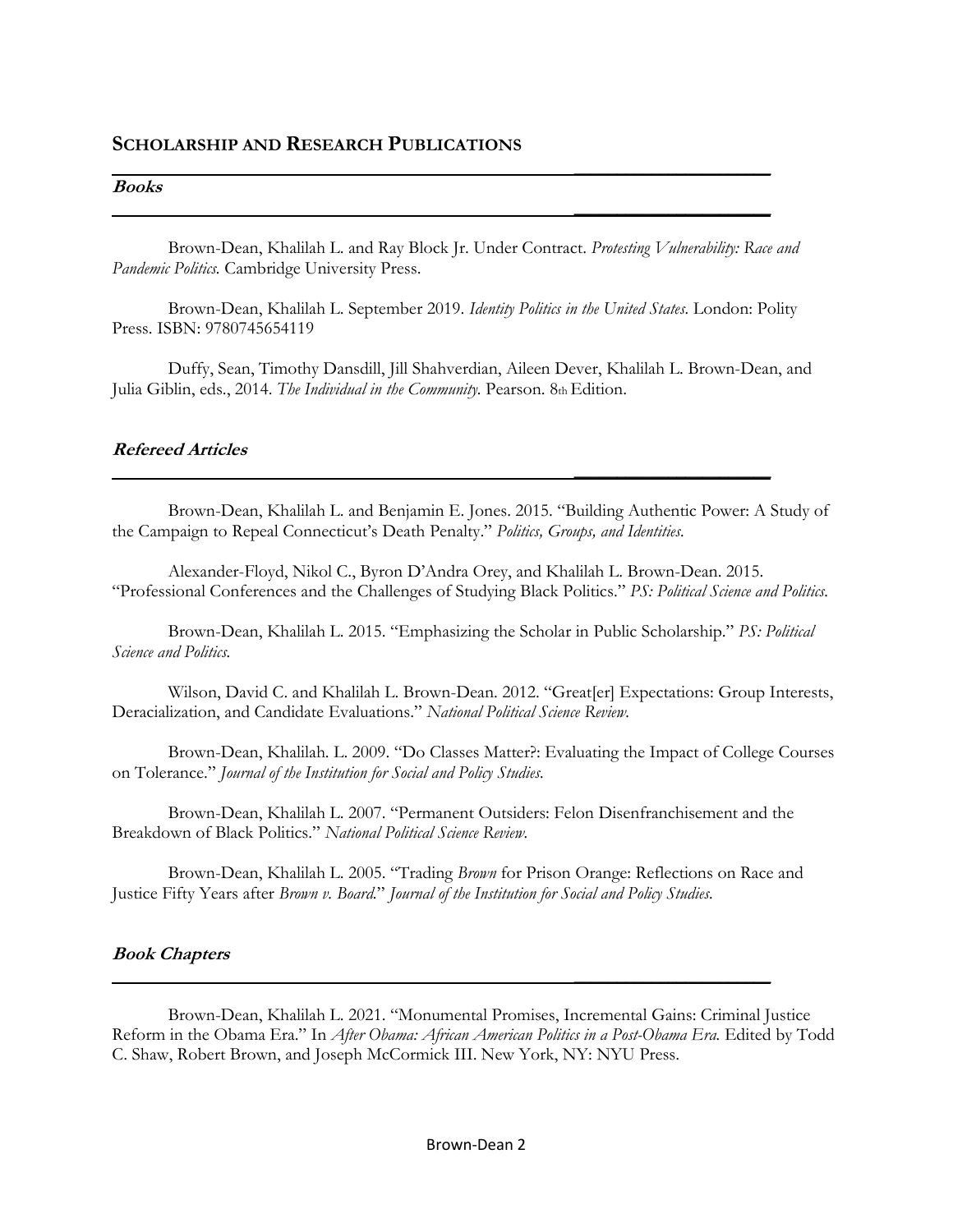Brown-Dean, Khalilah L. 2016*.* "Counting Bodies and Ballots: Prison Gerrymandering and the Paradox of Urban Political Representation." In *Urban Citizenship and American Democracy.* Edited by Amy Bridges and Michael Javin Fortner. Albany, NY: SUNY Press.

Brown-Dean, Khalilah L. 2015*.* "Felon Disenfranchisement Ten Years After *Bush v. Gore."* In *Election Administration in the United States: The State of Reform Ten Years After Bush v. Gore*. Co-Edited by Michael Alvarez and Bernard Grofman. Cambridge: Cambridge University Press.

#### **Reviews, Policy Papers, and Other Publications**

Brown-Dean, Khalilah L. 2020. Book Review of *American While Black: African Americans, Immigration, and the Limits of Citizenship* by Niambi Michele Carter. *The Forum.* 

 **\_\_\_\_\_\_\_\_\_\_\_\_\_\_\_\_\_\_\_\_\_\_\_**

Brown-Dean, Khalilah L. and Don C. Sawyer, III. 2019. "The State of Education in Urban Connecticut." In *The State of Urban Connecticut,* edited by Robert Brown, III. New Haven, CT: The Urban League of Southern Connecticut.

Brown-Dean, Khalilah L. 2018. "Fighting From a Powerless Space: Black Women and the Criminal Justice System." In *State of Black Women in the U.S. and Key States,* edited by Avis A. Jones-DeWeever. Washington, DC: National Coalition on Black Civic Participation.

Brown-Dean, Khalilah L. 2017. Book Review of *Sisters in the Statehouse* by Nadia Brown. *Journal of Race, Ethnicity, and Politics.* 

Brown-Dean, Khalilah L., Zoltan Hajnal, Christina Rivers, and Ismail White. 2015. "Fifty Years of the Voting Rights Act: The State of Race in Politics." *Joint Center for Political and Economic Studies.*

Brown-Dean, Khalilah L. November 2013. "In the Final Analysis: On Nick Nelson's Contributions to the Study of Black Politics." *Politics, Groups, and Identities.* 

Brown-Dean, Khalilah L. 2012. Cited in the Connecticut State Judiciary Committee's Favorable Report for SB-280: An Act Revising Penalties for Capital Felonies. <https://www.cga.ct.gov/2012/JFR/S/2012SB-00280-R00JUD-JFR.htm>

Brown-Dean, Khalilah L. 2010. Book Review of *The Perils of Federalism: Race, Poverty, and the Politics of Crime Control* by Lisa L. Miller. *Political Science Quarterly.* 

Brown-Dean, Khalilah L. et al. 2008. "Lift Every Voice: Democracy, Voting Rights, and Electoral Reform." Published in conjunction with the Advisory Committee on Social Witness Policy (ACSWP) and the Advocacy Committee for Racial Ethnic Concerns (ACREC).

# **WORKS IN PROGRESS**

Justifying (Un)Equal Voting Rights for Felons (journal manuscript with David C. Wilson and TaLisa Carter; Under Review)

 **\_\_\_\_\_\_\_\_\_\_\_\_\_\_\_\_\_\_\_\_\_\_\_**

Centering Victims' Voices in Criminal Justice Reform Movements (book manuscript)

Brown-Dean 3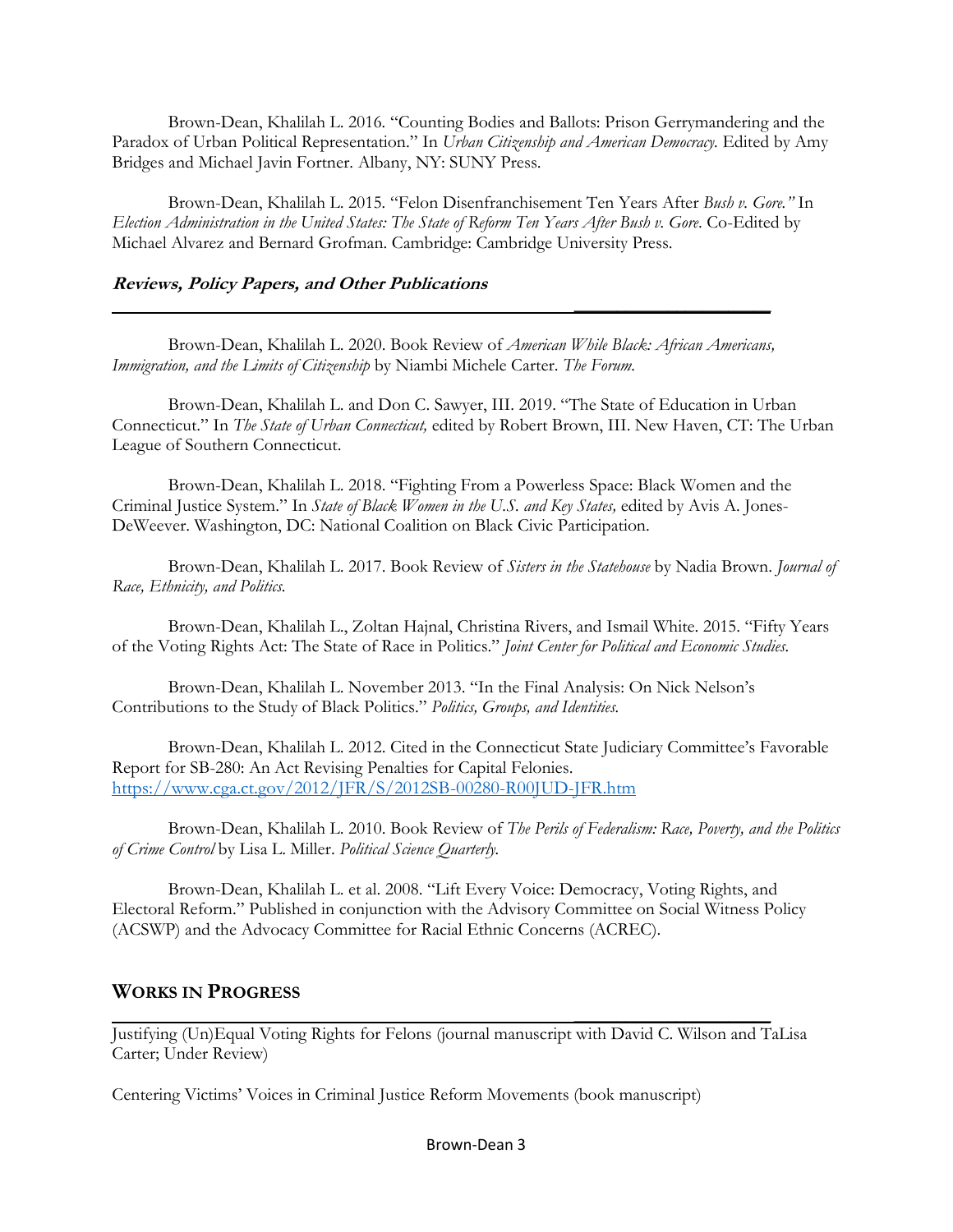Negotiating Voting Rights in the United States (journal manuscript)

Whose Lives Matter?: Inmate Labor and Post-Disaster Recovery (journal manuscript)

# **ACADEMIC AWARDS, GRANTS, AND FELLOWSHIPS**

 **\_\_\_\_\_\_\_\_\_\_\_\_\_\_\_\_\_\_\_\_\_\_\_** 2020 Quinnipiac University Outstanding Faculty Award

2019-2012 Quinnipiac University College of Arts and Sciences Faculty Research Grants (\$30,000)

2017 Top 25 Women Making a Difference in Higher Education Award, Presented by *Diverse: Issues in Higher Education*

2014 National Conference of Black Political Scientists Julia R. Hight Summer Writing Fellowship

2010 National Conference of Black Political Scientists Rodney Higgins Award for Best Faculty Paper

2009-2011 The Open Society Foundations Justice Advocacy Senior Fellowship (\$200,000)

2008-2010 Ford Foundation Difficult Dialogues Initiative (\$200,000)

2005 American Political Science Association Best Dissertation Award (Race, Ethnicity, and Politics Section)

2005 Yale Center for International and Area Studies (\$10,000)

2005 Social Science Research Fund (\$5,000)

2005 Yale University Center for the Study of American Politics (\$50,000)

2005 The College Board/AP Scholars Program Fellow (\$7,000)

# **AWARDS FOR PUBLIC SCHOLARSHIP AND SERVICE**

2020 Civic Engagement Award, Presented by the North Atlantic Region of Alpha Kappa Alpha Sorority, Incorporated

2017 Game Changer Award in Public Safety and Criminal Justice, Presented by the Connecticut NAACP State Conference Youth and College Division

2017 Education Award, Presented by the Delta Iota Sigma Chapter of Phi Beta Sigma Fraternity, Incorporated

 **\_\_\_\_\_\_\_\_\_\_\_\_\_\_\_\_\_\_\_\_\_\_\_**

2016 Fannie Lou Hamer Award for Outstanding Community Service, Presented by the National Conference of Black Political Scientists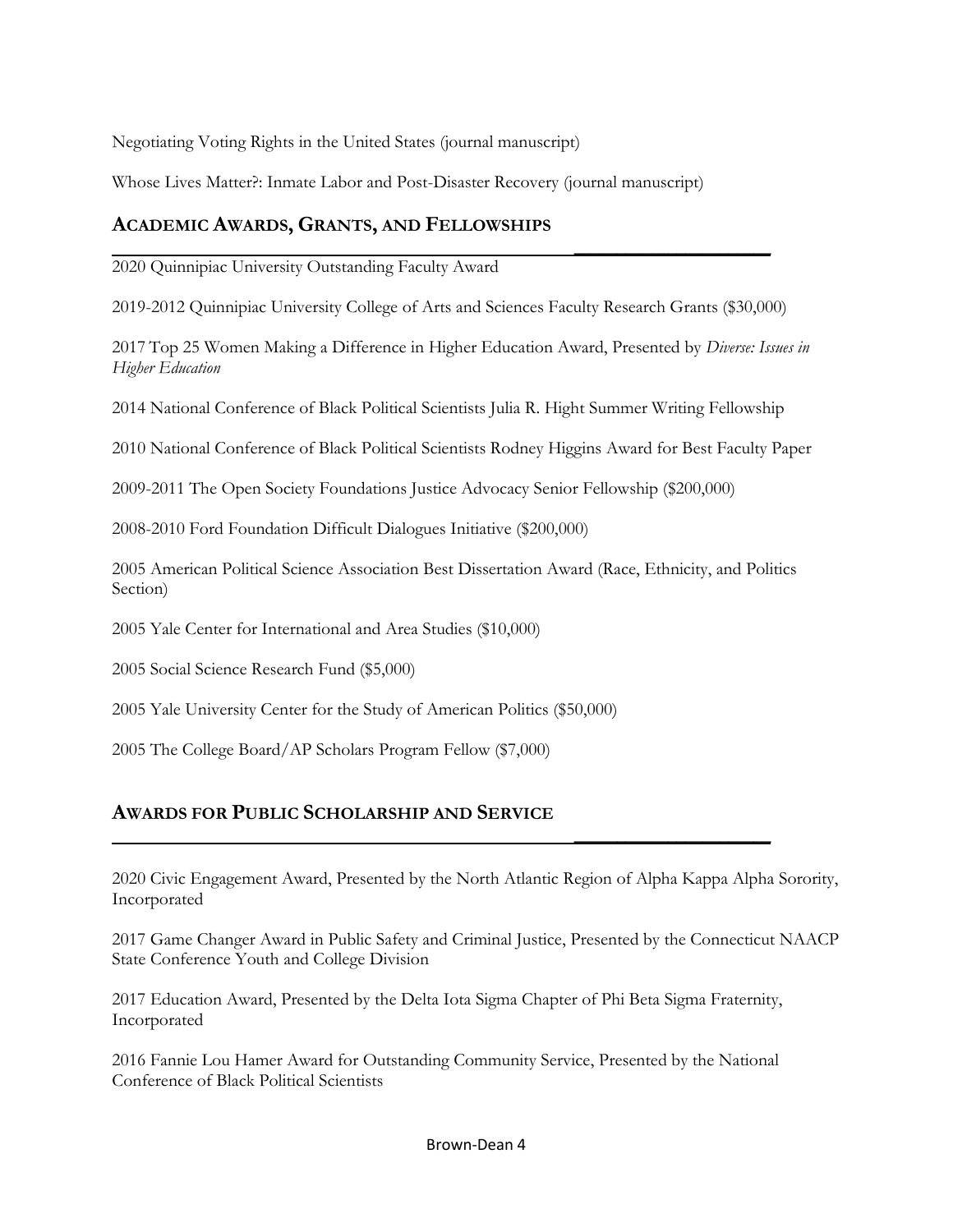2015 Outstanding Community Leadership Award, Presented by the Connecticut State Martin Luther King, Jr. Commission

2014 Legacy Award, Presented by the National Association of Blacks in Law Enforcement

Walt Everitt Humanitarian Award, Presented by the Connecticut Network to Abolish the Death Penalty

Forty Under Forty Award, Presented by *Connecticut Magazine* 

2007 Wilma Holmes Tootle Education Advancement Award, Presented by the North Atlantic Region of Alpha Kappa Alpha Sorority, Incorporated

# **PRIOR AWARDS AND ACHIEVEMENTS**

2002 National Conference of Black Political Scientists Sammy R. Young Best Student Conference Paper Award

2002 The Ohio State University Alumni Grant for Graduate Research and Scholarship (\$2,000)

 **\_\_\_\_\_\_\_\_\_\_\_\_\_\_\_\_\_\_\_\_\_\_\_**

2002 The Ohio State University Madison F. Scott Research Grant (\$2,000)

2001 The Ohio State University Madison F. Scott Research Grant (\$1,500)

2000 The American Political Science Association Advanced Graduate Student Travel Grant (\$500)

2000 Carl Albert Center for Congressional Research Stipend (\$500)

2000 The Ohio State University Program for the Enhancement of Graduate Studies Summer Research Fellowship (\$4,000)

1999 The Ohio State University Madison F. Scott Research Grant (\$1,500)

1998 The Ohio State University Graduate Enrichment Fellowship (\$30,000)

1997 American Political Science Association Ralph Bunche Summer Institute Fellow

# **RESEARCH AND TEACHING INTERESTS**

Civic Engagement; Racial and Ethnic Politics; Urban Politics and Policy; Voting Rights and Representation; The Politics of Punishment and Crime Control Policy; Mass Political Behavior; Political Psychology; Public Policy and Leadership

 **\_\_\_\_\_\_\_\_\_\_\_\_\_\_\_\_\_\_\_\_\_\_\_**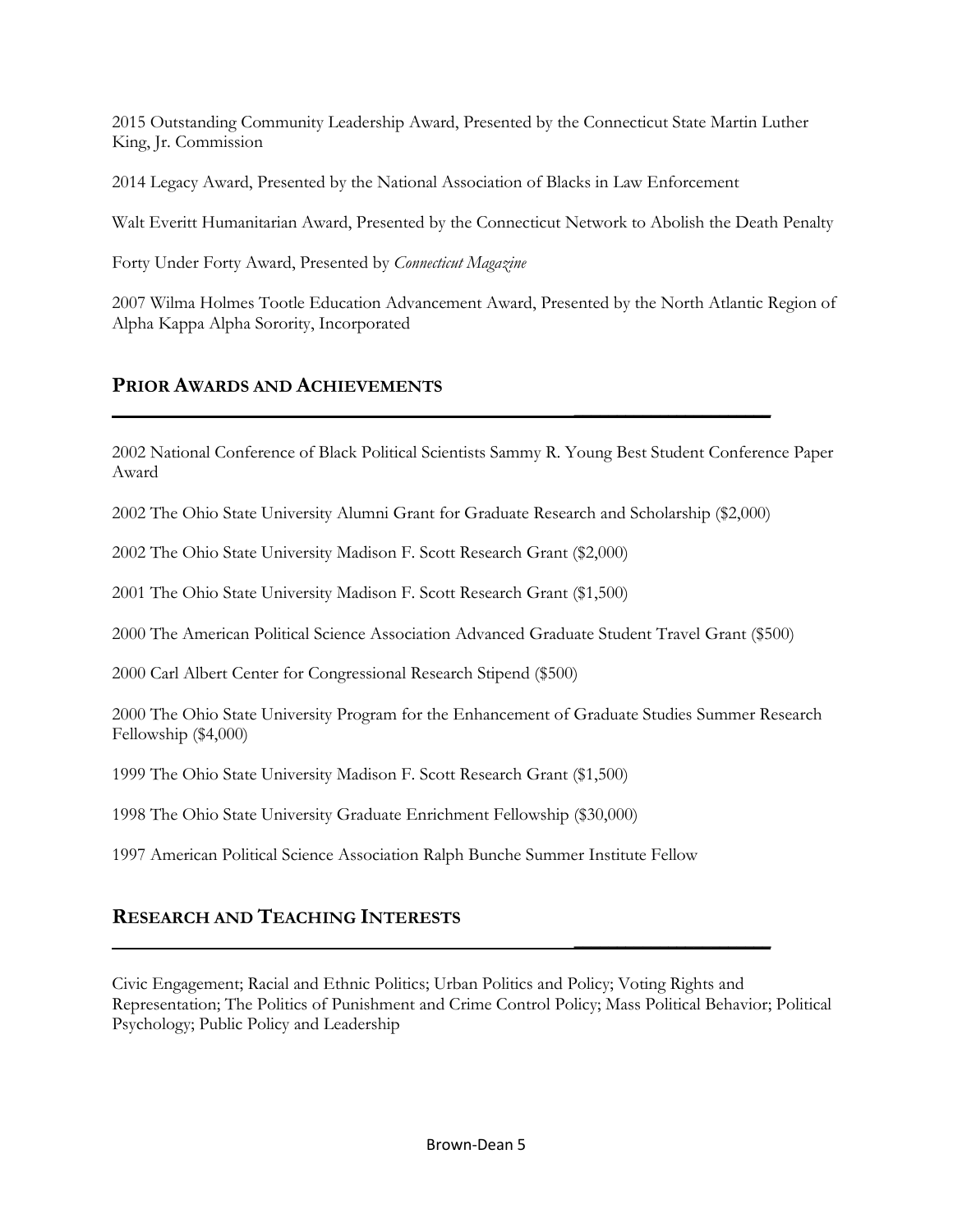### **PUBLIC SCHOLARSHIP**

#### **2021**

 Brown-Dean, Khalilah L. "[St. Louis Prison Riots Remind Us How Inmates Are Punished.](https://thegrio.com/2021/02/12/st-louis-prison-inmates-coronavirus-pandemic/)" *LA Times* 

 **\_\_\_\_\_\_\_\_\_\_\_\_\_\_\_\_\_\_\_\_\_\_\_**

#### **2020**

Brown-Dean, Khalilah L. ["The 2020 Election Didn't Kill Off Identity Politics](https://www.latimes.com/opinion/story/2020-11-08/identity-politics-2020-election-born-again)." *LA Times* 

#### **2019**

| Brown-Dean, Khalilah L. "Why Victims of Crime Deserve a Voice." The Hill                             |
|------------------------------------------------------------------------------------------------------|
| Brown-Dean, Khalilah L. "Yes Virginia, There is a Choice." Diverse: Issues in Higher Education       |
| Brown-Dean, Khalilah L. "Defining Political Progress." Diverse: Issues in Higher Education           |
| Brown-Dean, Khalilah L. "On the Meaning of Survival." Diverse: Issues in Higher Education            |
| Brown-Dean, Khalilah L. "First STEP or First Stumble?" Diverse: Issues in Higher Education           |
| Brown-Dean, Khalilah L. "The Myth of Meritocracy." Diverse: Issues in Higher Education               |
| Brown-Dean, Khalilah L. "The Fallacy of NOT Seeing Race." Diverse: Issues in Higher Education        |
| Brown-Dean, Khalilah L. "Dr. King Deserves More." Diverse: Issues in Higher Education                |
| Brown-Dean, Khalilah L. "Sorority Life as an Act of Resistance." Diverse: Issues in Higher Education |
| Brown-Dean, Khalilah L. "Teaching Through Trauma." Diverse: Issues in Higher Education               |

#### **2018**

 Brown-Dean, Khalilah L. Documentary Feature: "Extinction: The Disappearance of Black Male Educators." Brown-Dean, Khalilah L. "[Civics 101 Podcast: The Fifteenth Amendment](https://www.civics101podcast.org/civics-101-episodes/ep103)." New Hampshire Public Radio Brown-Dean, Khalilah L. "[Giving Thanks Amid Political Uncertainty](https://diverseeducation.com/article/132515/)." *Diverse: Issues in Higher Ed* Brown-Dean, Khalilah L. "[On Citizenship and Voting](https://diverseeducation.com/article/131082/)." *Diverse: Issues in Higher Education* Brown-Dean, Khalilah L. "[The Hate We Give: Voting Against Violence](https://diverseeducation.com/article/130567/)." *Diverse: Issues in Higher Ed* Brown-Dean, Khalilah L. "Still Separate, Still Unequal: [American Indians and Election 2018](https://diverseeducation.com/article/129926/)." *Diverse: Issues in Higher Education* Brown-Dean, Khalilah L. "[Feminism, Womanism, and Election 2018](https://diverseeducation.com/article/129169/)." *Diverse: Issues in Higher Education* Brown-Dean, Khalilah L. "[The Stakes is High](https://diverseeducation.com/article/128581/)." *Diverse: Issues in Higher Education* Brown-Dean, Khalilah L. "[Aretha Franklin, John McCain, and the Meaning of Legacy](https://diverseeducation.com/article/125431/)." *Diverse: Issues in Higher Education*  Brown-Dean, Khalilah L. "[The Opposite of Progress](https://diverseeducation.com/article/118924/)." *Diverse: Issues in Higher Education* Brown-Dean, Khalilah L. "[As American as Apple Pie](https://diverseeducation.com/article/118562/)." *Diverse: Issues in Higher Education* Brown-Dean, Khalilah L. "[For Colored Folks Who Have Considered Suicide](https://diverseeducation.com/article/117831/)." *Diverse: Issues in Higher Education* Brown-Dean, Khalilah L. "[Why We Celebrate](https://diverseeducation.com/article/116709/)." *Diverse: Issues in Higher Education* Brown-Dean, Khalilah L. "[Mothering Behind Bars](https://diverseeducation.com/article/116013/)." *Diverse: Issues in Higher Education* Brown-Dean, Khalilah L. ["Bill Cosby Isn't a Victim.](https://diverseeducation.com/article/115363/)" *Diverse: Issues in Higher Education* Brown-Dean, Khalilah L. ["It's Time to Secure the Vote.](https://diverseeducation.com/article/114814/)" *Diverse: Issues in Higher Education* Brown-Dean, Khalilah L. "[From Pain to Power](https://diverseeducation.com/article/114259/)." *Diverse: Issues in Higher Education*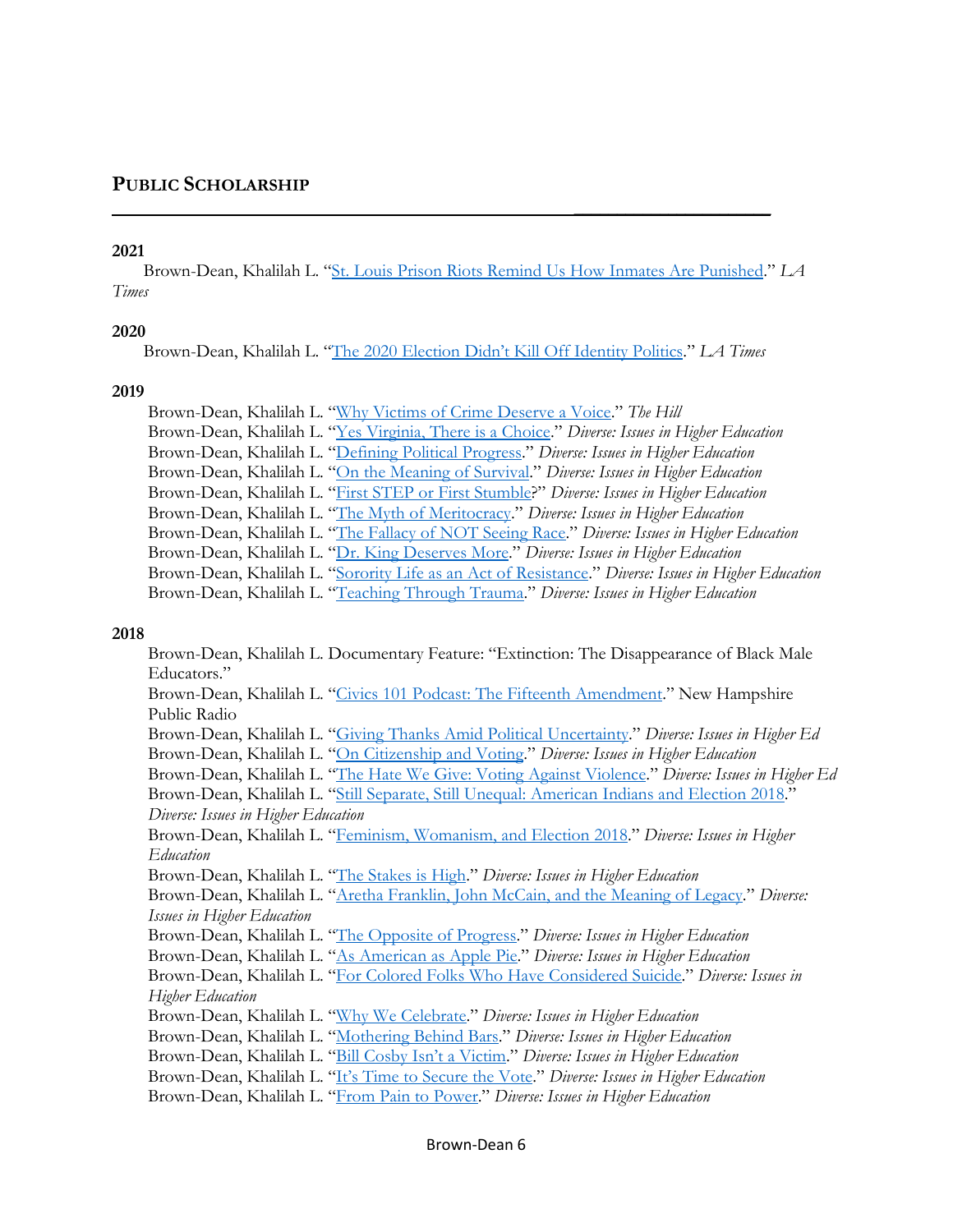Brown-Dean, Khalilah L. ["Reclaiming the 'Fierce Urgency of Now'."](https://diverseeducation.com/article/113701/) *Diverse: Issues in Higher Education* Brown-Dean, Khalilah L. "[The Politics of Mental Health](https://diverseeducation.com/article/113087/)." *Diverse: Issues in Higher Education* Brown-Dean, Khalilah L. "[Not Yet Just, Not Yet Free](https://diverseeducation.com/article/112576/)." *Diverse: Issues in Higher Education* Brown-Dean, Khalilah L. "[Five Things More Effective Than Political Panic](https://diverseeducation.com/article/112219/)." *Diverse: Issues in Higher Education* Brown-Dean, Khalilah L. "[Honoring Black History Month, In Prison](https://diverseeducation.com/article/111323/)." *Diverse: Issues in Higher Education* Brown-Dean, Khalilah L. "[In Defense of Youth Organizing](https://diverseeducation.com/article/110956/)." *Diverse: Issues in Higher Education* Brown-Dean, Khalilah L. "[Art as Political Resistance](https://diverseeducation.com/article/110419/)." *Diverse: Issues in Higher Education*

#### **2016**

 Brown-Dean, Khalilah L. "[Can She Do It? Women in Politics Remain Dogged By Gender](https://bit.ly/2KjcNxU)  [Stereotypes](https://bit.ly/2KjcNxU)." *New York Daily News.* 

 Brown-Dean, Khalilah L. ["Justice Trump'd](https://www.weaa.org/post/justice-trumpd#stream/0)? The Path Toward Criminal Justice Reform Post-Obama." WEAA Radio.

#### **2015**

Brown-Dean, Khalilah L. "Leaving Victims Behind is Unjust." *New Haven Register.* 

#### **2014**

Brown-Dean, Khalilah L. "Saying Farewell to Maya Angelou." *Ebony Magazine.* 

Brown-Dean, Khalilah L. "Who Fights For Black Girls?" *Ebony Magazine.* 

#### **2013**

Brown-Dean, Khalilah L. Documentary Feature: "The Color of Justice."

 Brown-Dean, Khalilah L. "Kids and Families: The REAL Victims of the GOP Shutdown." *Ebony Magazine*.

 Brown-Dean, Khalilah L. "Primary Offers Opportunity to Move New Haven Forward." *New Haven Register.* 

Brown-Dean, Khalilah L. "An End to the War on Weed?: Not Likely." *Ebony Magazine.* 

 Brown-Dean, Khalilah L. "What Do the Supreme Court's Decisions Mean For Blacks?" *Ebony Magazine***.** 

#### **2012**

 Akinwole-Bandele, Lumumba and Khalilah L. Brown-Dean. "A Call to Community: Why We Cannot Wait for the Next Troy Davis." *Ebony Magazine.* 

 Brown-Dean, Khalilah L. "Beyond Barack Obama: Is America Ready For a New Political Party?" *Dominion of New York Magazine.* 

#### **2011**

Brown-Dean, Khalilah L. "Are HBCU's Still Relevant?" *Uptown Magazine.* 

#### Brown-Dean 7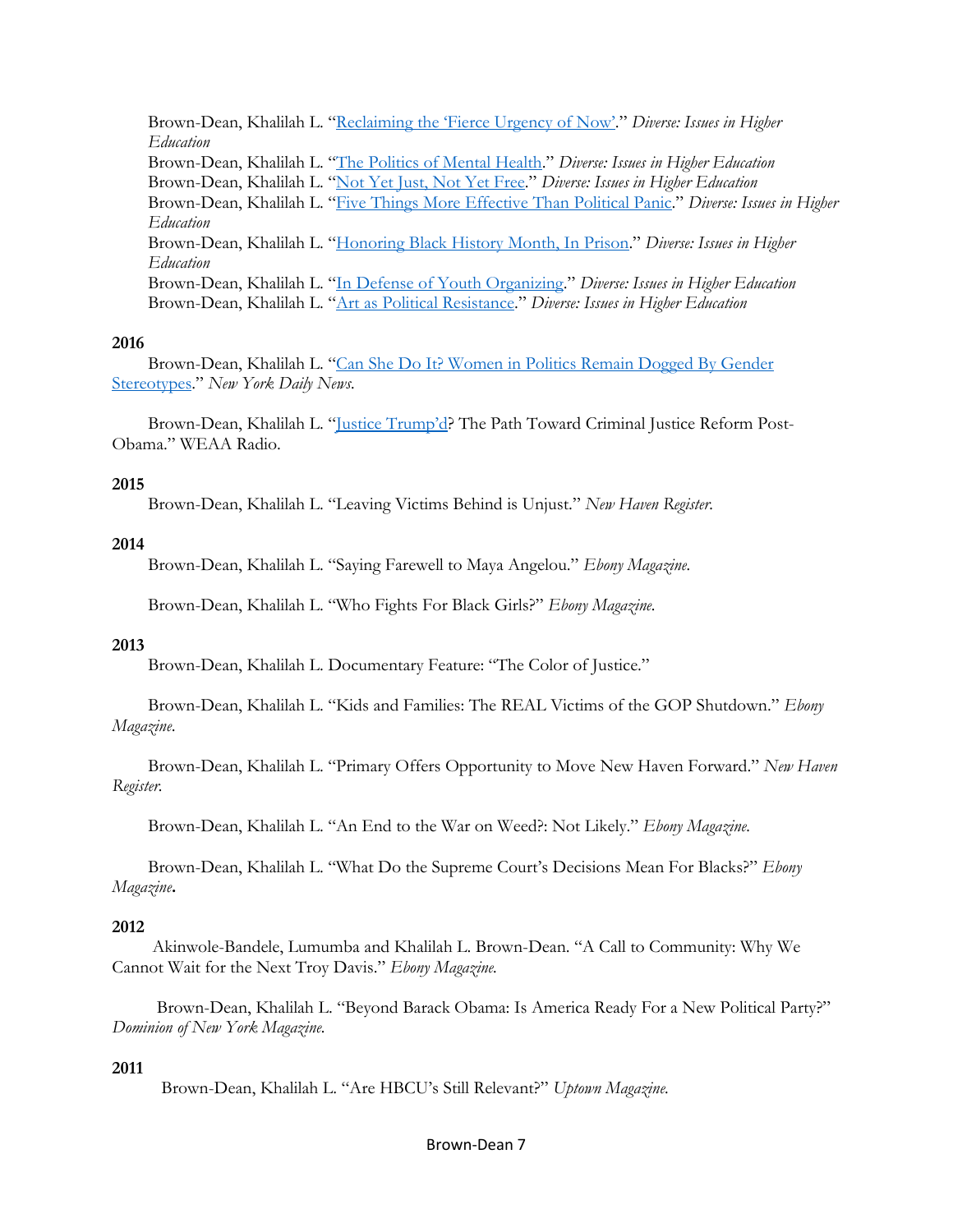Brown-Dean, Khalilah L. "If Black Men Live Longer in Prison It's Time For Change." *TheGrio.*

# **INVITED TALKS AND PRESENTATIONS**

 **\_\_\_\_\_\_\_\_\_\_\_\_\_\_\_\_\_\_\_\_\_\_\_** "To Be the First, But Not the Last: Kamala Harris and Women's Political Leadership." Southern Connecticut State University. March 2021.

"New Insights on Black Politics: A Conversation with Book Authors on the 'Back Bone' of the Democratic Party." American Political Science Association. September 2020.

"American Politics: The Southern Strategy to 2020." Virginia Festival of the Book. March 2020. (Cancelled due to COVID-19)

"Reclaiming the Fierce Urgency of Now." Wheaton College. February 2020.

"Lessons from the Past, Prospects for the Future: Reconciling the Peril and Promise of American Democracy." William Paterson University. October 2019.

"Identity Politics and Racial Attitudes in the U.S." Furman University. September 2019.

"The 400th Anniversary of Jamestown and the Arrival of Enslaved Africans in Virginia." American Political Science Association Annual Meeting. Washington, DC. August 2019.

"The Future of American Democracy." Quinnipiac University Presidential Inauguration. May 2019.

"A New Vision of Criminal Justice Reform." Quinnipiac University Admissions Preview. March 2019.

"Factors Affecting Support for Felon Voting Rights: Personal Beliefs, Felon Attributes, and Political Context." David C. Wilson, TaLisa Carter, and Khalilah L. Brown-Dean. National Conference of Black Political Scientists Annual Meeting. Baton Rouge, Louisiana. March 2019.

"Fighting from a Powerless Space: Women of Color in the Criminal Justice System." Feminism and Incarceration Conference. University of North Carolina-Greensboro. February 2019.

"The Continuing Struggle for Voting Rights in the United States." Wiggin & Dana Law Firm. February 2019.

"Not Yet Just, Not Yet Free: Black Women, Political Freedom, and the 2018 Midterm Elections." Connecticut College. October 2018.

"A Letter to the Free: Reimagining Justice and Democracy in the Trump Era." University of Bridgeport Necessary Voices Lecture Series. February 2018.

"Freedom in the Era of Reform." Cheshire (CT) Correctional Institute. February 2018.

"On the Meaning of Justice and Reform." College of William and Mary. February 2018.

"A Conversation on Justice and Freedom." University of Connecticut School of Social Work. February 2018.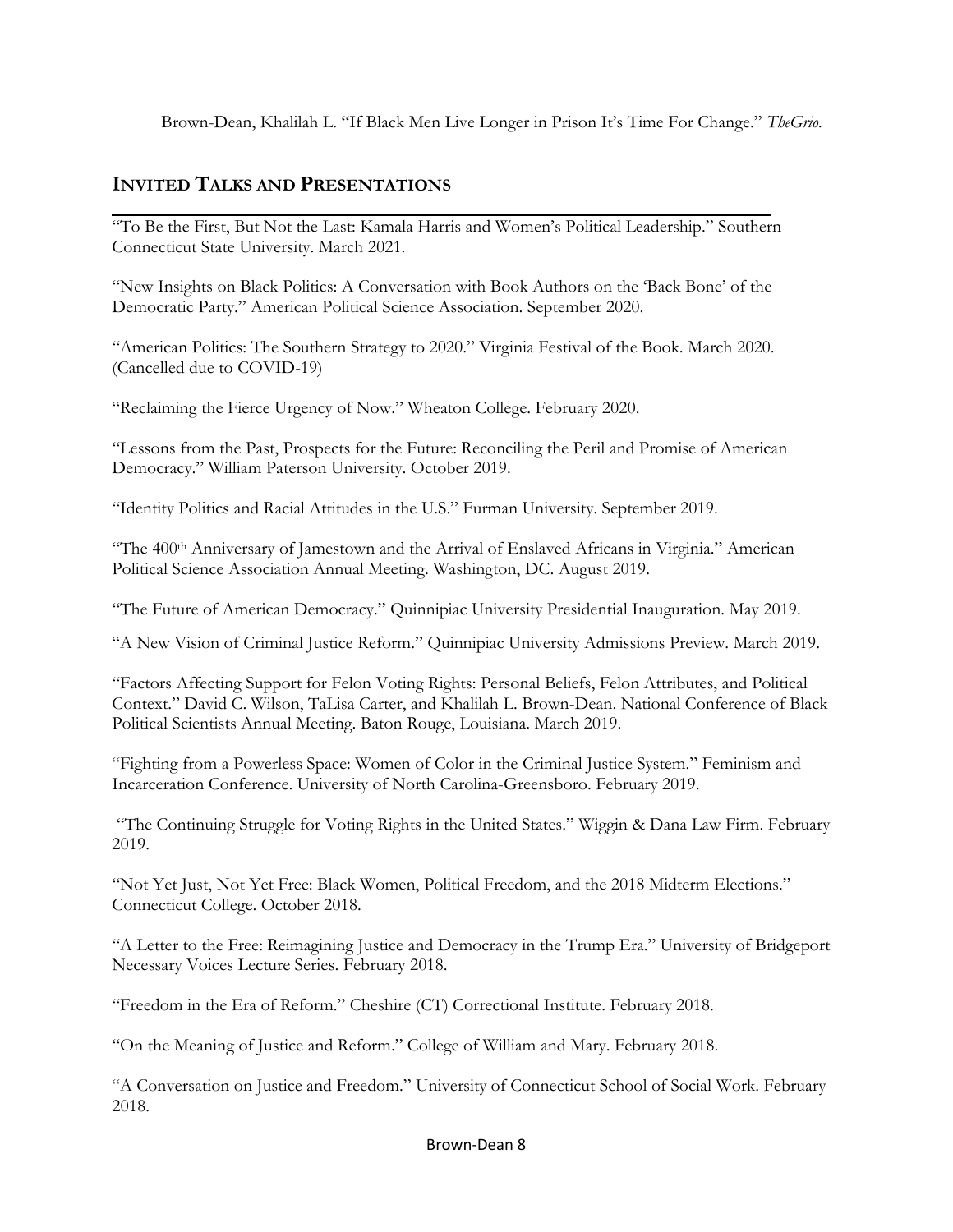"Redefining Civil Rights Post-Obama." NAACP Albuquerque Civil Rights and Diversity Conference. September 2017.

"The Legacy of the 15th Amendment Post-*Shelby."* Duke University's Samuel DuBois Cook Center Research Symposium on the Social and Economic Outcomes of the 13th, 14th, and 15th Amendments. March 2017.

"Race, Representation, and Disenfranchisement: As American As Apple Pie." Pace University. March 2017.

"The Public Spectacle: Exploring Anger and Political Transformations." William Paterson University. October 2016.

"The State of Race and Policing in America." Texas A&M University Bush School for Public Service. September 2016.

"Contemporary Challenges to Voting Rights in the United States." University of Connecticut. March 2016.

"The Black Predicament and the 2016 Elections." National Conference of Black Political Scientists. Jackson, Mississippi. March 2016.

"Beyond Ferguson: Reimagining Race and Social Justice in the United States." Walker-Horizon Lecture. Depauw University. February 2016.

"Counter-Emancipation and the Voting Rights Act of 1965." University of Illinois-Springfield. June 2015.

"Fifty Years of the Voting Rights Act: The State of Race in American Politics." Selma Public Library for the 50th Anniversary Celebration of the Bloody Sunday March. March 2015.

"Why We Cannot Wait: Reclaiming the Fierce Urgency of Now." Claflin College. February 2015.

"Lessons From the Past, Prospects For the Future: Voting Rights Post *Shelby v. Holder*." US Attorney's Office. February 2015.

"Beyond Ferguson: Understanding the Nexus of Incarceration and Disenfranchisement." Connecticut Court Support Services. February 2015.

"The Mass Incarceration of Women of Color." Harvard University. March 2014.

"45 Years: A Retrospective on NCOBPS and the Work of William E. Nelson, Jr." Presented at the National Conference of Black Political Scientists Annual Meeting. Wilmington, Delaware. March 2014.

"The Role of Community Mobilization Within Social Justice Movements." U.S. Human Rights Network. December 2013.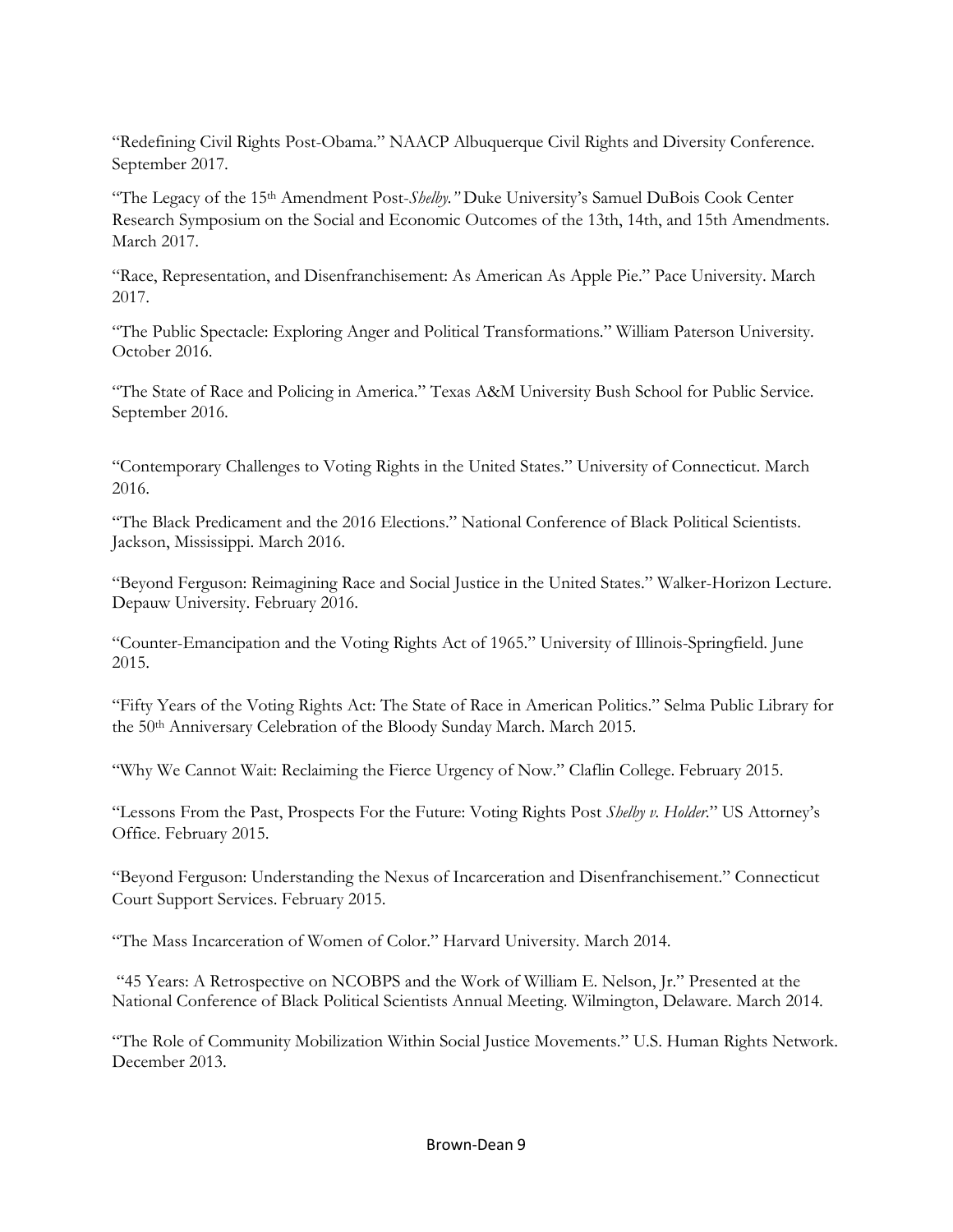"From Painful to Powerful: How Crime Victims Persuaded Legislators to Reform the Death Penalty in Connecticut and Maryland." Presented at the American Political Science Association Annual Meeting, Chicago, Illinois. August 2013.

"Public Scholarship vs. Public Intellectualism." Women of Color in Political Science Mini-Conference, American Political Science Association. Chicago, Illinois. August 2013.

"How the Affected and Underrepresented Are Ending the Death Penalty." Yale University Law School Rebellious Lawyering Conference. New Haven, Connecticut. February 2013.

"Building Authentic Power: An Examination of Connecticut's Death Penalty Repeal Campaign." Presented at the Southern Political Science Association Annual Meeting. Orlando, Florida. January 2013.

"The Relationship Between Perceptions of Justice and Grassroots Mobilization." Maryland State Conference of NAACP Branches. October 2012.

"Beyond Troy Davis: Understanding the Death Penalty Abolition Movement in the United States." William Paterson University. September 2012.

"A Tale of Two States: Death Penalty Reform in Connecticut and Maryland." Soros Institute/Open Society Foundations. July 2012.

"From Pain to Power: A New Model of Social Justice Organizing." National Conference on Race and Education in Higher Education. May 2012.

"Redefining Citizenship in a 'Post Racial' America." Carter G. Woodson Lecture Series. Central Connecticut State University. New Britain, CT February 2012.

"Race and Domestic Policy." George Mason University School of Public Policy. October 2011.

"Three-Fifths Revisited: The Census and Inmate Enumeration." Presented at the Drexel Summer Conference on the City. June 2011.

"Concentrating Punishment." Presented at the Princeton University Imprisonment of a Race Conference. March 2011.

"From Exclusion to Inclusion: Promoting Civic Engagement When Times are Always Hard." Paper presented at the American Political Science Association Annual Meeting, Washington, DC. September 2010.

"Greater Expectations: Perceptions of Racial Group Interests and Candidate Evaluations." (with David C. Wilson). Paper presented at the Midwest Political Science Association Annual Meeting, Chicago, IL. April 2010.

"The Future of Post-Racial Politics." Presented at the "From Slavery to Freedom to the White House: Race in Twenty-First Century America, A Conference in Honor of John Hope Franklin." Sponsored by the Duke University School of Law. April 2010.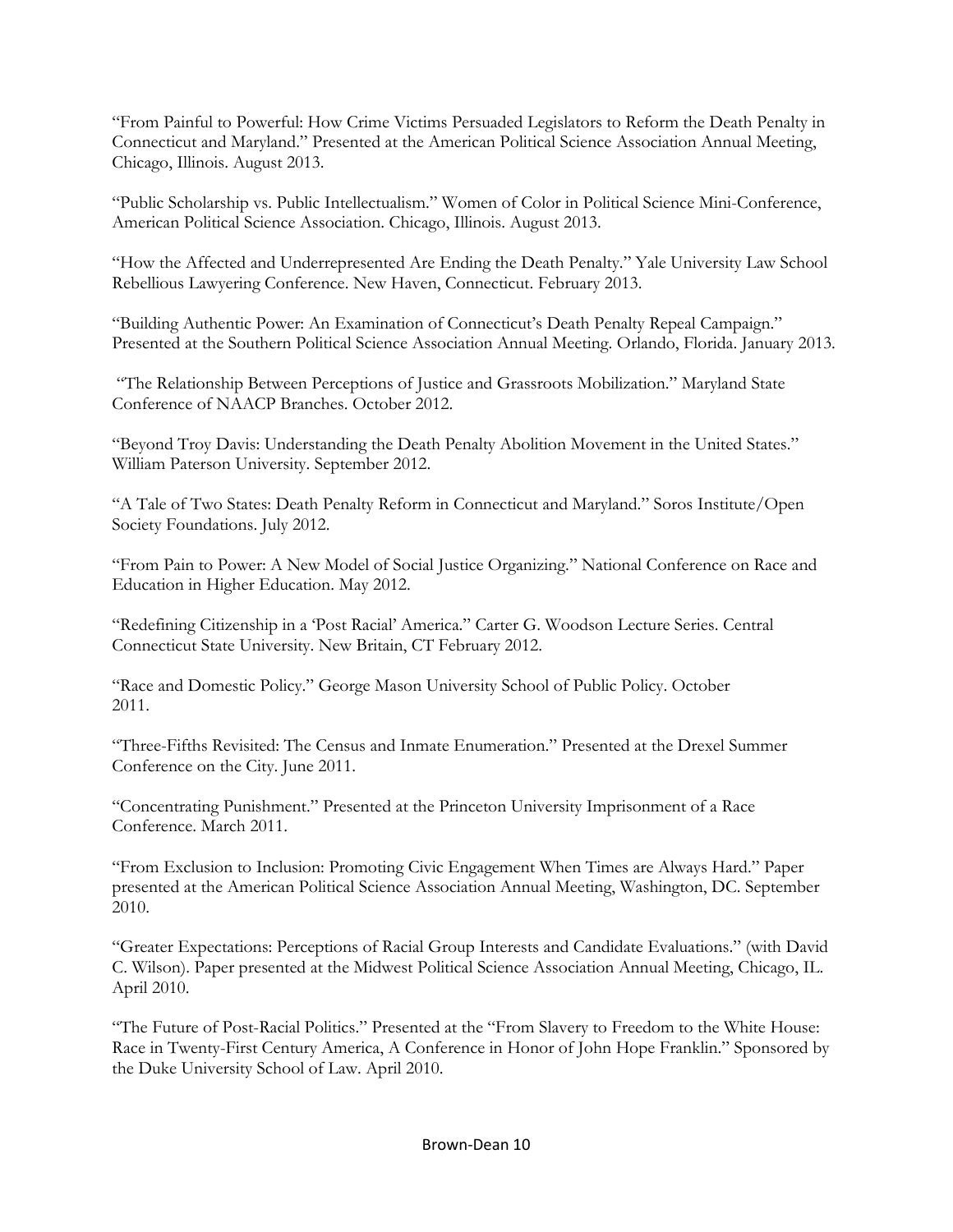"Race, Representation, and Punitive Politics." Presented at "The Challenge of Racial Inequality in a Post-Racial World: Race, Rights, and Public Policy in the Age of Obama." Sponsored by Rutgers and Princeton Universities. March 2010.

"Identity Politics in the Age of Obama." 15th Annual Multicultural Lecture Series. University of Rhode Island. February 2010.

"Identity Politics in the Age of Obama." University of Rochester Two Icons Lecture Series. February 2009.

"Counting Bodies, Not Ballots: The Impact of Mass Incarceration on Political Representation." Presented at the UCLA Center for the Study of Race and Ethnicity in the Americas. February 2008.

"Reforming the State: Assessing Recent Changes in State Felon Disenfranchisement Laws." Paper presented at the American Political Science Association Annual Meeting, Toronto, Canada. September 2009.

"Race, Crime, and Political Inequality." Presented to The University of North Carolina, Chapel Hill American Politics Research Group. November 2007.

"Counting Bodies, Not Ballots: The Impact of Mass Incarceration on Political Representation." Paper presented at the American Political Science Association Annual Meeting, Chicago, Illinois. September 2007.

"Once Convicted, Forever Doomed: The Politics of Punishment in the United States." The University of Michigan Distinguished Speakers Series. September 2007.

"Contemporary Challenges to the Voting Rights Act." Presented for the National Presbyterian Church Voting Rights and Electoral Reform Committee. Washington, DC April 2007.

"Once Convicted, Forever Doomed: Understanding the Political Consequences of Mass Incarceration." University of Kentucky. March 2007.

"Inmate Enumeration and Political Representation: *Reynolds v. Sims* Revisited." University of Kentucky Law School. March 2007.

"Race, Religion, and Attitudes Toward Criminal Justice Policy." The University of Texas Conference on Race, Religion, and Politics. March 2007.

"Race and the Politics of Punishment in the United States." Presented at Oxford University, Nuffield College. Oxford, England February 2007.

"Voting Rights Policy in the Post-Civil Rights Era." The Ohio State University Law and Democracy Forum. February 2007.

"African American Communities and the Politics of Incarceration." Presented to the Black Solidarity Conference, Yale University. New Haven, CT October 2006.

"Fighting from a Powerless Space: The Impact of Criminal Justice Policy on Women of Color." Paper presented at the American Political Science Association Annual Meeting, Philadelphia, PA. September 2006.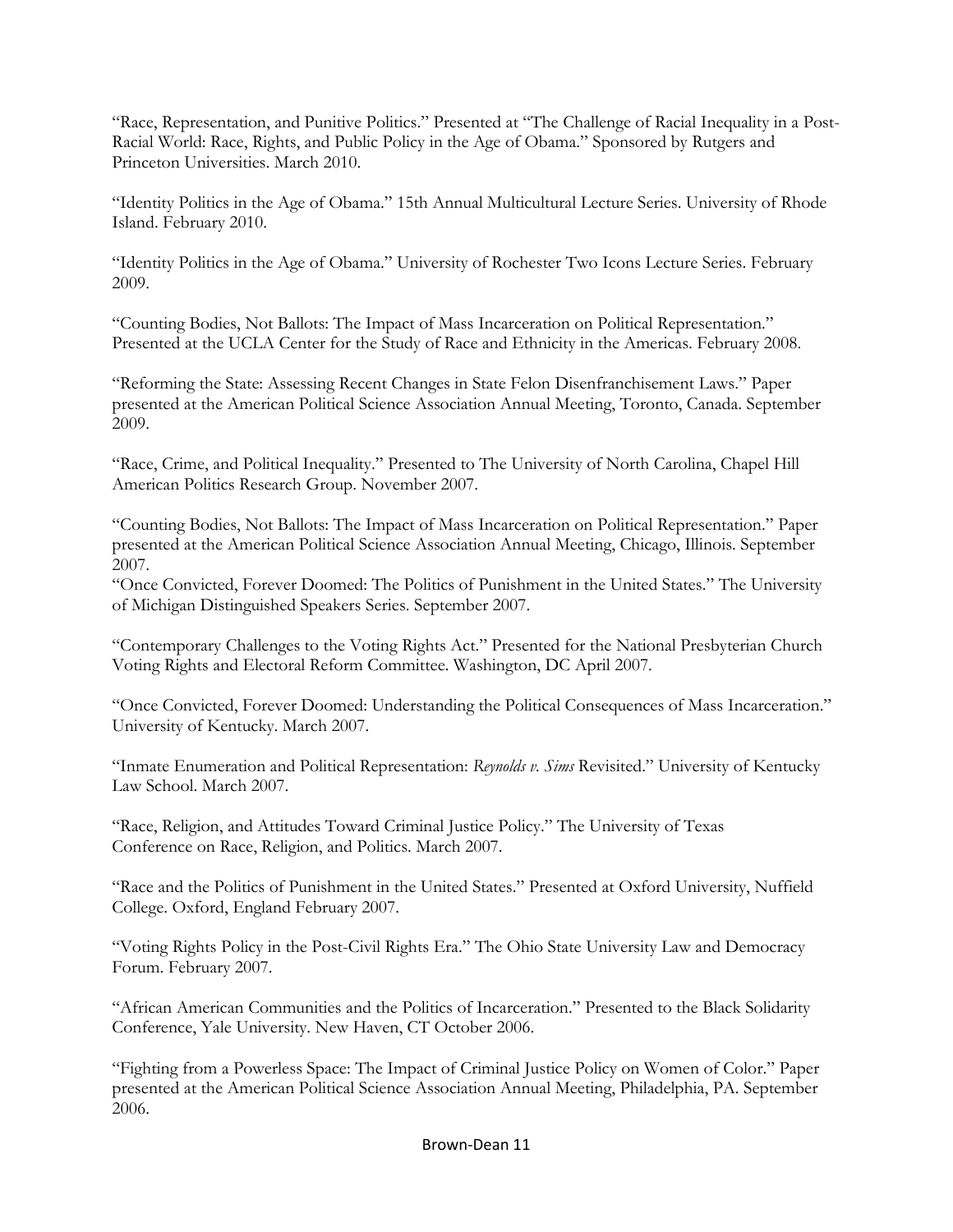"The Politics of Incarceration." African American Research Collaborative. Philadelphia, PA. August 2006.

"Is the Voting Rights Act Still Relevant?" Morning at Yale Program sponsored by the Association of Yale Alumni. May 2006.

"Inmate Enumeration and the Return of the Three-Fifths Clause." Paper presented at the National Conference of Black Political Scientists Annual Meeting, Atlanta, GA. March 2006.

"New Considerations in Redistricting and Minority Representation." Presented at the "Who Draws the Lines?: The Politics of Redistricting Conference." University of North Carolina at Chapel Hill School of Law. Chapel Hill, NC February 2006.

"The Race, Education, and Incarceration Nexus." Twentieth Century American Politics and Society Workshop. Columbia University. November 2005.

"Contemporary Challenges to the Voting Rights Act of 1965." Presented at Virginia State University. September 2005.

"Race, Crime, and American Political Inequality." Presented at Oxford University, Pembroke College. Oxford, England. March 2005.

"Trading Brown for Prison Orange: The Link Between Race, Education, and Incarceration." Reflections: 50 Years after *Brown v. Board* Symposium. Central Connecticut State University. New Britain, CT. September 2004.

"Racial Disparities in Sentencing." Panel sponsored by the Greater New Haven NAACP. "Narrowing the Gap: Reducing Access Inequality for (Ex)Felons." Crime, Inequality, and Justice Symposium, The Ohio Criminal Justice Research Center. Columbus, OH. August 2004.

"Stolen Democracy: The Consequences of Felon Disenfranchisement Laws for Black and Latino Communities." Florida State of Black Studies Conference, Miami, FL. April 2004.

"Women of Color and the American Prison System," with J. Perez-Monforti. Paper presented at the Western Political Science Association Annual Meeting, Portland, OR. March 2004.

"The Impact of Elite Framing on Public Attitudes Toward Disenfranchisement." Paper presented at the American Political Science Association Annual Meeting, Philadelphia, PA. September 2003.

"Culture, Context, and Competition: Explaining State Variation in Felon Disenfranchisement Laws." Paper presented at the Midwest Political Science Association Conference, Chicago, Illinois. April 2003.

"Racial Profiling or Racist Profiling?: Perception and Opinion on the Profiling of Arabs and Blacks," with Thomas E. Nelson, Ray Block, Jr. and Javonne A. Paul. Paper presented at the American Political Science Association Annual Meeting, Boston, Massachusetts. September 2002.

"Ignorance or Intolerance?: An Analysis of Public Attitudes Toward Felon Disenfranchisement Laws." Paper presented at the Edward F. Hayes Graduate Research Forum, Columbus, Ohio. February 2002.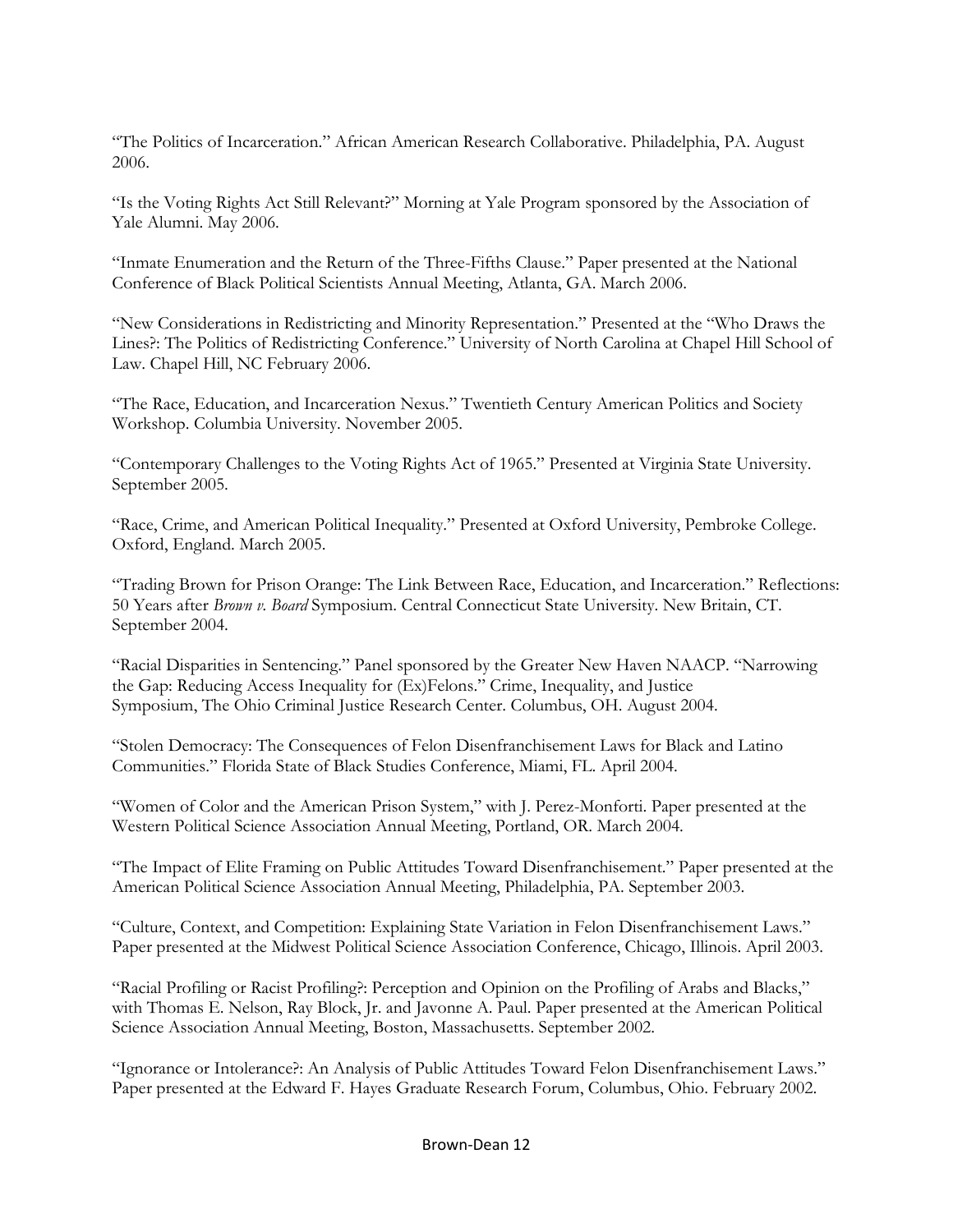"One Lens, Different Views: An Examination of Public Opinion on Felon Disenfranchisement Laws." Paper presented at the National Conference of Black Political Scientists, Atlanta, Georgia. March 2002. **Recipient of the Sammy R. Young Best Conference Paper Award***.* 

"The Effects of Crisis-Related Imagery on Public Opinion about Racial Profiling," with Ray Block, Jr. and Javonne A. Paul. Paper presented at the National Conference of Black Political Scientists, Atlanta, Georgia. March 2002.

"Heritage or Hate?: An Analysis of Public Attitudes Toward the Confederate Flag," with B. D"Andra Orey. Paper presented at the Southern Political Science Association, Atlanta, Georgia. January 2001.

"Shades of Discontent: Minority Group Competition and Attitudes Toward the Elian Gonzalez Issue," with J. Perez-Monforti. Paper presented at the National Conference of Black Political Scientists, Richmond, Virginia. **Nominated for the Sammy R. Young Best Conference Paper Award***.* March 2001.

"Toeing the Party Line, Toeing the Color Line: African American Women in Congress and the Impeachment Process." Poster presented at the American Political Science Association Annual Meeting, Washington, DC. September 2000.

"Stolen Democracy: Felony Disenfranchisement Laws and the Future of Black America," with Javonne A. Paul. Paper presented at the National Conference of Black Political Scientists, Washington, D.C. *Recipient of the Francis Aumann Award for the Best Graduate Student Conference Paper.* March 2000.

"African American Female Legislators and the Clinton Impeachment Process." Women Transforming Congress: Gender Analyses of Institutional Life Conference, Carl Albert Center for Congressional Research. April 2000.

"The Influence of Politically Active Black Churches on Community Activism among African Americans." Poster presented at the American Political Science Association Annual Meeting, Washington, DC. September 1997.

 **\_\_\_\_\_\_\_\_\_\_\_\_\_\_\_\_\_\_\_\_\_\_\_**

# **KEYNOTE ADDRESSES AND PANEL DISCUSSIONS**

"COVID-19: The Stimulus and Black America." Panel discussion sponsored by the National Action Network. April 2020.

"African Americans and the Coronavirus: At the Intersections of Politics, Policy, and Public Health." Panel discussion sponsored by the National Conference of Black Political Scientists. March 2020.

"Not Yet Just, Not Yet Free: Women and Social Justice." Keynoted address presented to Southern Connecticut State University Women's Conference. May 2019.

"The Future of Voting Rights in the United States." Keynote address presented to the Sphex Club of Virginia. May 2019.

"The State of Justice Reform." Whitneyville United Church of Christ Social Justice Symposium. May 2019.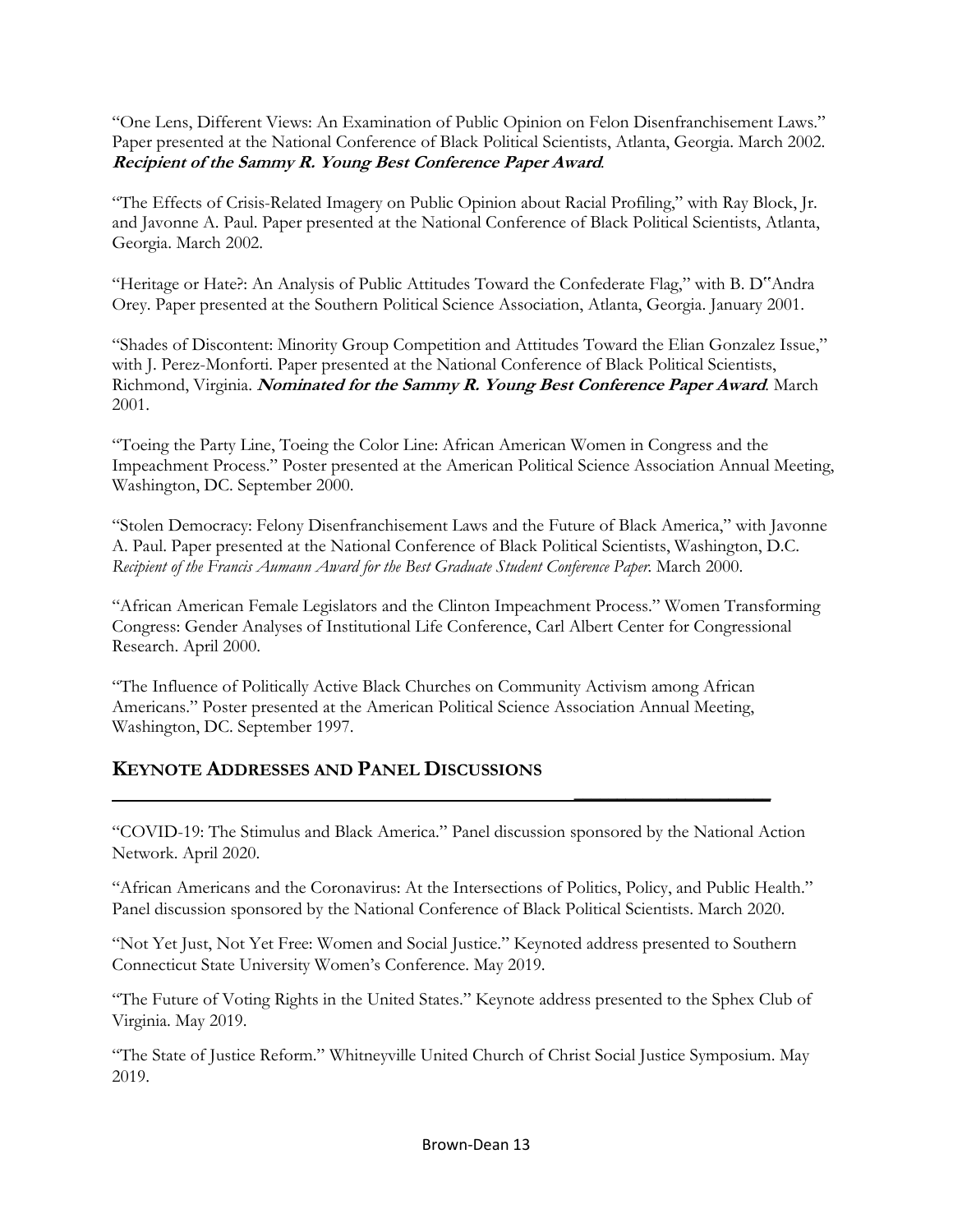"The State of Urban Connecticut." Urban League of Southern Connecticut and Quinnipiac University. April 2019.

"School/Gun Violence: An Interdisciplinary Concern." Quinnipiac University School of Education. April 2018.

"A New Vision of Freedom and Democracy." Keynote Address presented to the Farmington Valley Links, Incorporated. Mark Twain House. February 2018.

"To Build the Beloved Community in the Face of Chaos." Annual Martin Luther King, Jr. Breakfast Keynote Address. Lynchburg, VA. January 2018.

"Women Leading Change: Promoting and Sustaining Women in Leadership Roles." Southern Connecticut State University Sustainability Initiative. November 2017.

"Gender, Voting, and the Voting Rights Act." Community Foundation for Greater New Haven. October 2017.

"We Who Believe in Freedom." Keynote Address presented to the Connecticut Department of Children and Families Region 6 Foster Youth Celebration. May 2017.

"Community Conversation on the Thirteenth Documentary." Greater New Haven Branch of the NAACP. April 2017.

"Women, Media, and the Gender Lens." University of New Haven Women's Leadership Conference. April 2017.

"A Day After the Election…Now What?" Quinnipiac University. November 2016.

"Bridging the Past and the Future: 30 years of the Ralph Bunche Summer Institute and the Intellectual Legacy of Dr. Ralph Bunche." American Political Science Association. October 2016.

"Chaos or Community?" Southern New England Community Action Conference. September 2016.

"A Community Conversation on Race in America." With Congressman Jim Himes. July 2016.

"Reflections on Voting Rights in the U.S." With Congressman Jim Himes. April 2016.

"To Whom Much is Given." National Association of Negro Business Women and Professionals Club. New Haven, CT. March 2016.

"Reclaiming the Fierce Urgency of Now." Frontiers International Keynote Address. Springfield, Illinois. January 2016.

"One Person, One Vote: Voting Rights 50 Years Later." Harriett Beecher Stowe Center. November 2015.

"A Call to Leadership." Keynote Address for the North Atlantic Regional Conference of Alpha Kappa Alpha Sorority, Incorporated's Undergraduate Luncheon. April 2012.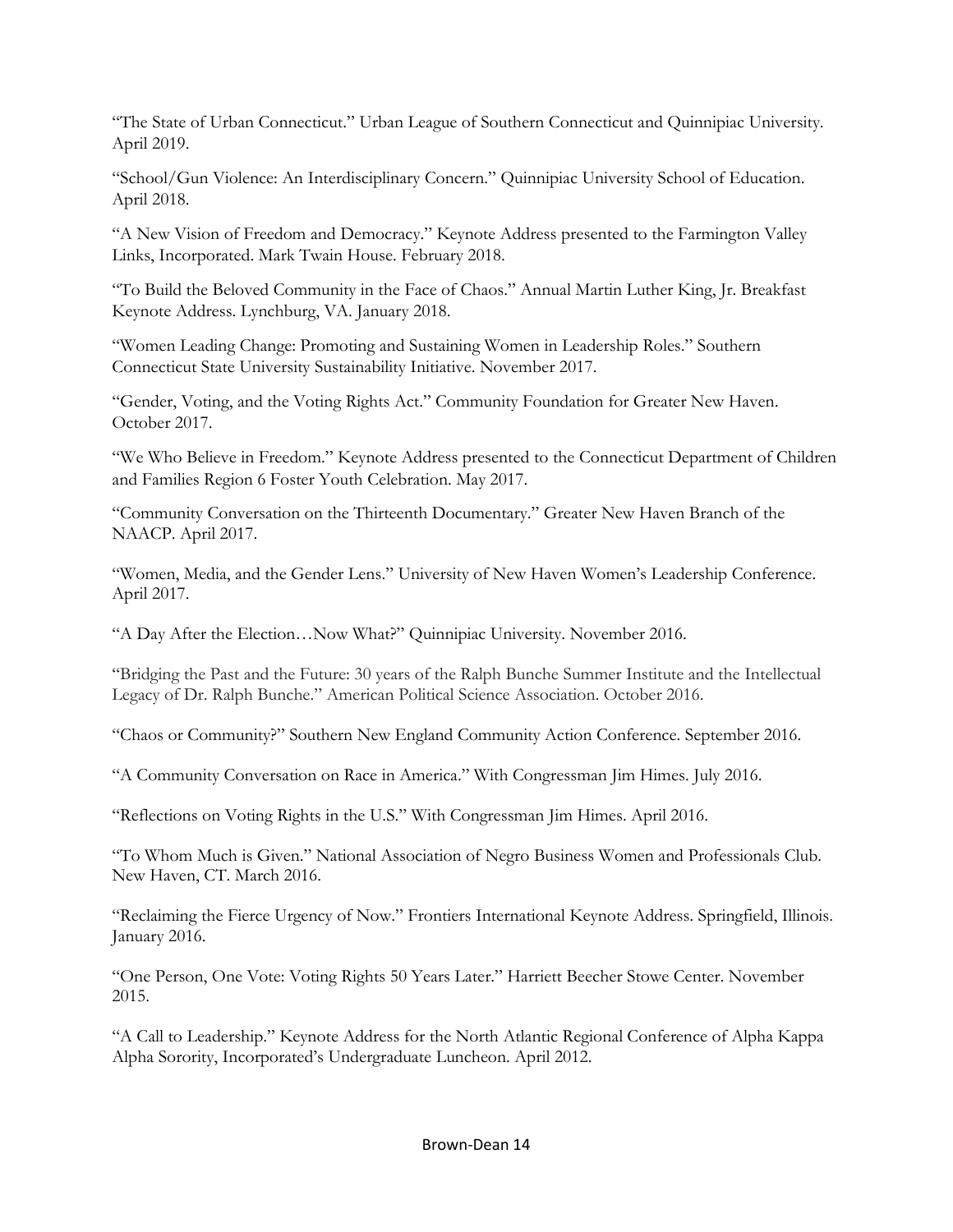"Taking the L.E.A.D.: Social Media and Contemporary Youth Movements." Keynote Address for the C.H.A.P. Youth Leadership Conference. March 2012.

"Post-Racial or Post-Racism? New Directions in the Quest for Equality." Presented to the United States Department of Agriculture. February 2011.

"Fractured Citizenship and the Politics of Punishment." Presented to inmates at the Cheshire State Correctional Institution. Sponsored by Wesleyan University Center for Prison Education. May 2010.

"Managing the Politics of Diversity." Keynote Address for the Virginia Community Dialogue on Race and Racism. January 2008.

Panelist, "The Politics of Hate." Yale University. New Haven, CT March 2008.

Panelist, "Strategies for Strengthening Your Voice in the Political Process." North Atlantic Regional Conference of Alpha Kappa Alpha Sorority, Incorporated. March 2008.

"The Political Impact of American Criminal Justice Policy." Presented at the *New York Times* Center New York, NY November 2008.

"Empowerment Through Education." Keynote Address presented for the Links, Incorporated Scholarship Luncheon. May 2006.

"To Whom Much is Given, Much is Required: The Need for Youth Leadership." Keynote Address presented to the Hyde Leadership Academy. February 2006.

"Lessons from the Past, Prospects for the Future: Reflections on the Voting Rights Act of 1965." Association of Yale Alumni. October 2005.

"Dismantling the Hierarchy of Oppression: The Common Political Fate of Black Women and Latinas." Co-Sponsored by the Xi Omicron Chapter of Alpha Kappa Alpha Sorority, Inc. and Sigma Lambda Upsilon/Señoritas Latinas Unidas Sorority, Inc. April 2005.

"Lest We Forget." Keynote Address, African American Women's Summit. March 2005.

"Criminal Justice Expenditures and the Public Health Crisis." Frantz Fanon Lecture Series, Yale University School of Medicine. February 2005.

"The Spirit of Sankofa." Keynote Address, The New Haven Club. New Haven, CT. February 2005.

"On Heroism: Honoring the Legacy of Rosa Parks." Roundtable panelist, Afro-American Cultural Center at Yale. January 2005.

"For God and For Country: The Role of Religious Values in the 2004 Presidential Election." Yale University Election Post-Mortem. November 2004.

"The Politics of Power: Public Policy and Justice in the Black Community*."* Panel in honor of the 35th Anniversary of the Afro-American Cultural Center at Yale. October 2004.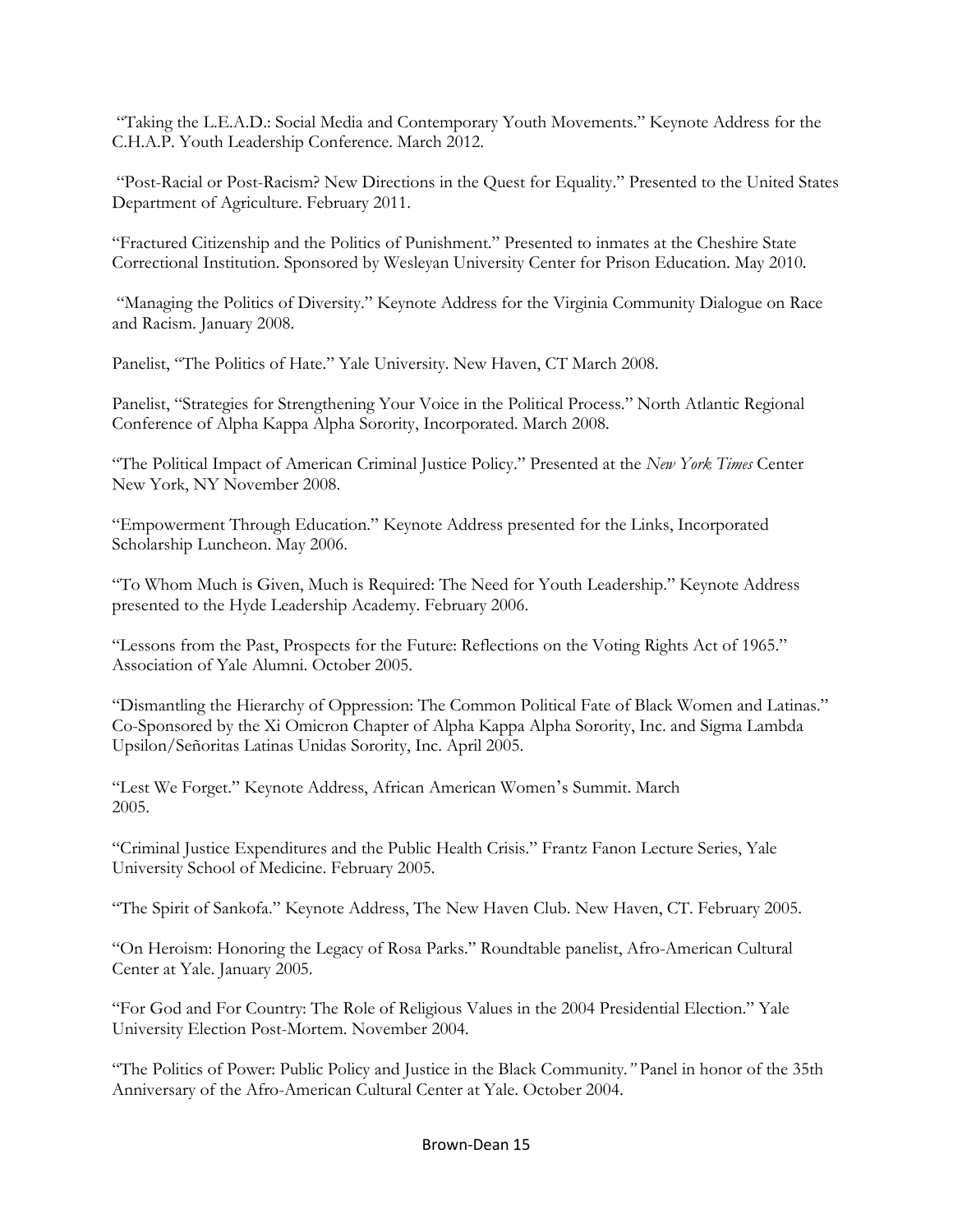"Assessing the Limits of Democracy Via Felon Disenfranchisement Laws." Washington University Department of Political Science, St. Louis, Missouri; Wesleyan University, Middletown, Connecticut.

"Just Being Here Is Not Enough!: Recognizing Your Role in Community Development." Yale University Afro-American Cultural Center Student Achievement Dinner. May 2004.

International Festival of Art and Ideas. May 2004.

"To Whom Much is Given: Communal Responsibility and the Challenges of Black Politics." Mental Pabulum Series, Yale University. February 2004.

"Power, Pride, and Patriotism: Reflections on the Political Significance of Veterans" Day." Holcomb Rock Baptist Church. November 2003.

"Culture, Context, and Competition: Explaining State Variation in Felon Disenfranchisement Laws." Invited presentations for Yale University, Texas A&M University, Emory University, Hunter College, and Indiana University-Indianapolis. 2002.

 **\_\_\_\_\_\_\_\_\_\_\_\_\_\_\_\_\_\_\_\_\_\_\_**

**\_\_\_\_\_\_\_\_\_\_\_\_\_\_\_\_\_\_\_ \_\_\_\_** 

# **OTHER CONFERENCE PARTICIPATION**

Served as a Section Head, Panelist, Discussant, Chair, and Organizer for numerous panels at national conferences such as the American Political Science Association, National Conference of Black Political Scientists, Southern Political Science Conference, and Midwest Political Science Conference.

# **TEACHING EXPERIENCE**

Designing Political Inquiry (Undergraduate Lecture/Seminar); Senior Thesis in American Politics (Undergraduate Seminar); American Political Movements (Undergraduate Lecture/Seminar); Introduction to American Politics (Undergraduate Lecture); The Politics of Intimacy (Undergraduate Seminar); The Politics of Community (Undergraduate Seminars); Race, Ethnicity, and Citizenship (Undergraduate Seminar); Ethnic Politics in the United States (Undergraduate Lecture); Voting Rights and Representation (Undergraduate Seminar); The Individual and the Community (Undergraduate Seminar); Power, Politics, and Punishment (Graduate/Undergraduate Seminar); Public Opinion (Graduate Seminar); Race and Ethnicity in American Politics (Graduate Seminar); Race and Ethnicity in American Politics (Undergraduate Seminar) African American Politics (Undergraduate Seminar); Black and Jewish Community Politics (Undergraduate Lecture/Seminar)

# **FACULTY ADVISING AND SUPERVISION**

Responsible for advising approximately 30 undergraduate students in the Quinnipiac University College of Arts and Sciences each semester

 **\_\_\_\_\_\_\_\_\_\_\_\_\_\_\_\_\_\_\_\_\_\_\_**

Previously advised health policy and advocacy scholars in the Netter School of Medicine Dissertation Committee Member/Reader: Andra Gillespie (Emory University); Rachel Milstein Sondheimer (United States Military Academy at West Point); Shatema Threadcraft (Rutgers University); Joanna Mosser (Drake University)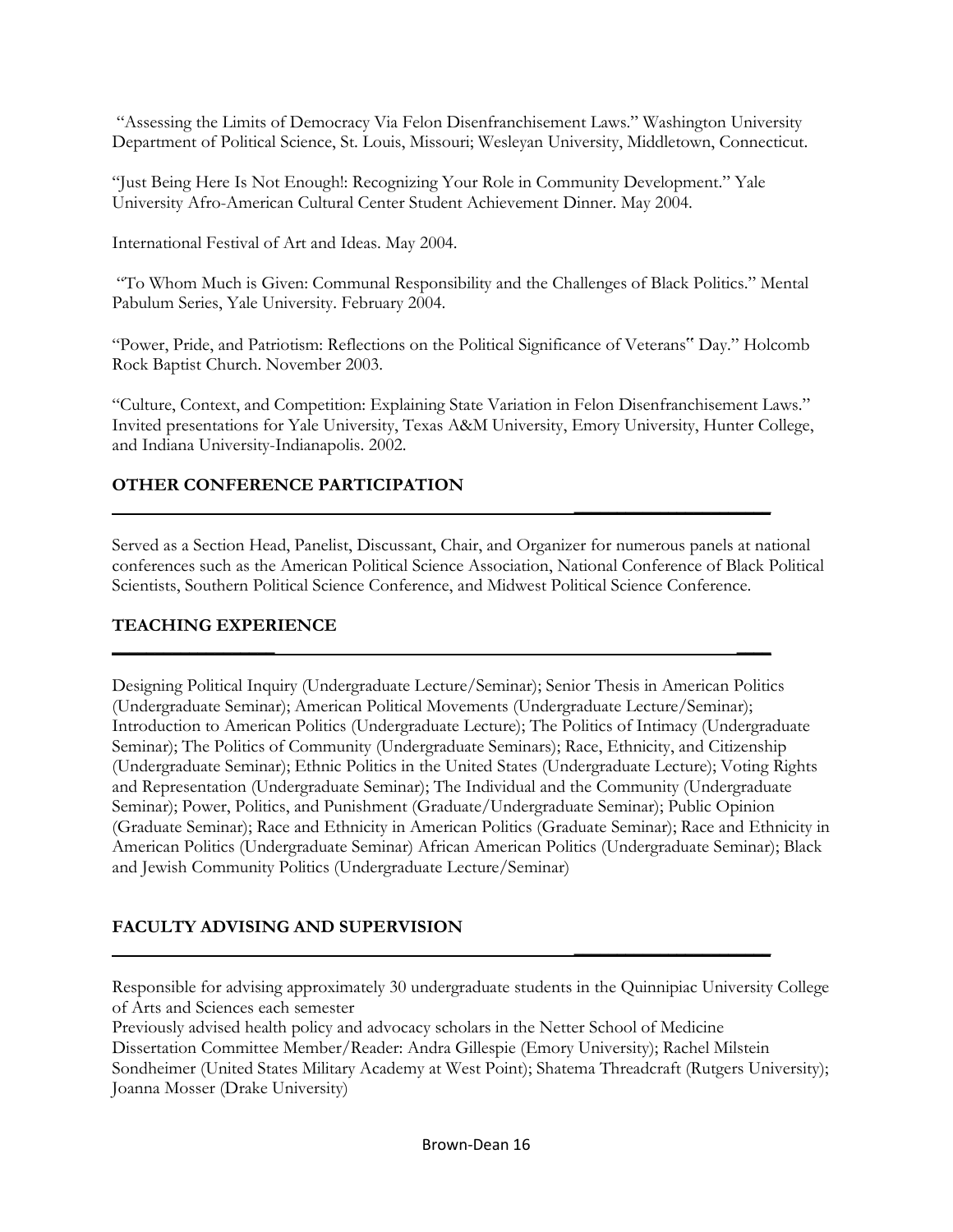Research Supervision: Sheree Bennett and Luke Thompson (Difficult Dialogues Graduate Research Assistants); Kayla Vinson and Adrea Hernandez (Mellon Mays Undergraduate Fellows); Brandee Blocker and Christopher Pagliarella (undergraduate research assistant)

# **PROFESSIONAL MEMBERSHIP**

American Political Science Association; International Society of Political Psychology; Midwest Political Science Association; National Conference of Black Political Scientists; Pi Sigma Alpha National Political Science Honor Fraternity; National Association for Ethnic Studies

 **\_\_\_\_\_\_\_\_\_\_\_\_\_\_\_\_\_\_\_\_\_\_\_**

# **PROFESSIONAL SERVICE**

 **\_\_\_\_\_\_\_\_\_\_\_\_\_\_\_\_\_\_\_\_\_\_\_** Advisory Board, Ronald W. Walters Leadership and Public Policy Center at Howard University (2019-) Advisory Board, *Issues in Race and Society* journal (2019-)

Executive Council Member, National Conference of Black Political Scientists (2016-2018)

Member, American Political Science Association Ralph Bunche Summer Institute Advisory Committee  $(2016-)$ 

Section Chair, Undergraduate Research Section of the National Conference of Black Political Scientists (2017)

Board Member, Association for Ethnic Studies/National Association for Ethnic Studies (2015-Present) Section Chair, Public Opinion and Political Participation Section of the National Conference of Black Political Scientists Annual Meeting (2014-2015)

Parliamentarian, National Conference of Black Political Scientists (2014-2016)

Section Head, Race, Ethnicity, and Gender Section of the Southern Political Science Association Conference (2012-2013)

Section Head, Race, Class, and Ethnicity Section of the Midwest Political Science Association Conference (2011-2012)

Executive Council, Public Policy Section of the American Political Science Association (2010-2012). Executive Council, Urban Politics Section of the American Political Science Association (2010-2012). Executive Council, Race and Ethnic Politics Section of the American Political Science Association (2009-2011).

Research Advisor, The National Presbyterian Church Voting Rights and Electoral Reform Committee (2006-2009).

Selection Committee, The Southwest Political Science Association's Jewel L. Prestage Award for the Best Paper on the Intersection of Race, Gender, Ethnicity, and Political Behavior (2006).

Selection Committee, Warren E. Miller Prize for an Outstanding Career and Intellectual

Accomplishment in the field of Elections, Public Opinion, and Voting Behavior (Elections, Public Opinion, and Voting Behavior Section of the American Political Science Association) (2007).

Conference Director, "Lessons From the Past, Prospects for the Future: Honoring the Fortieth Anniversary of the Voting Rights Act of 1965." Co-Sponsored by the Yale University Center for

 **\_\_\_\_\_\_\_\_\_\_\_\_\_\_\_\_\_\_\_\_\_\_\_**

American Politics and Institution for Social and Policy Studies (2004-2005). Selection Committee, American Political Science Association Ralph Bunche Book Award (2004) Secretary, Race and Ethnic Politics Section of the American Political Science Association (2003-2005).

# **DEPARTMENT, COLLEGE, AND UNIVERSITY SERVICE**

Appointed Member, Quinnipiac University Fall Re-Opening Plan (2020) Appointed Member, Provost Search Faculty Committee (2020)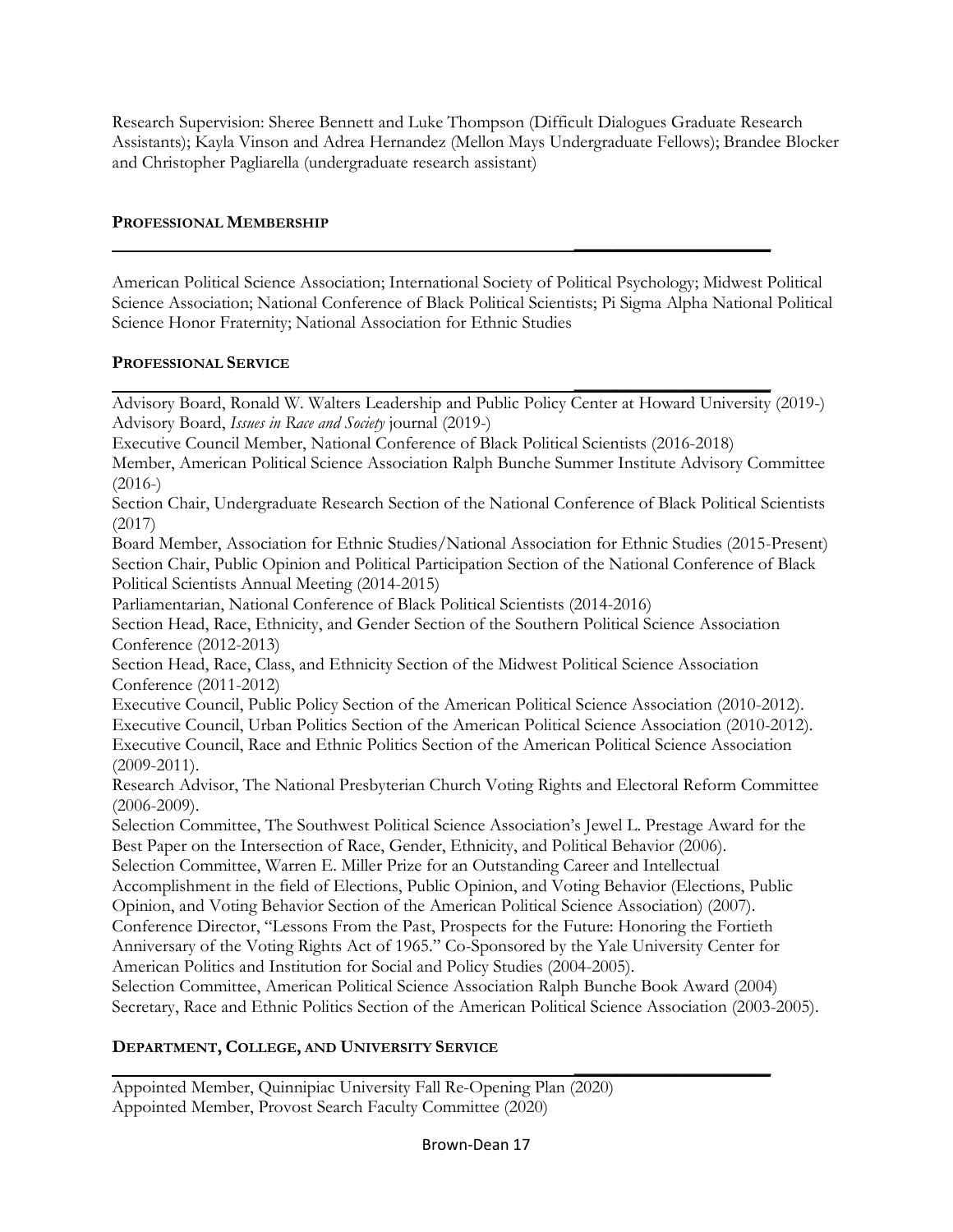Appointed Member, Quinnipiac University Strategic Plan Committee (2018) Faculty Researcher, Urban League of Southern Connecticut and Quinnipiac University State of Urban Connecticut Project (2016-) Affiliated Faculty, The Prison Project at Quinnipiac University (2016-) Co-Chair, College of Arts and Sciences Faculty Scholarships and Grants Committee (2015-2018) Member, College Evaluation (Tenure and Promotion) Committee (2015-2018) Co-Coordinator, Frank M. Netter School of Medicine Health Policy and Advocacy Concentration (2015- 2016) Co-Leader, University Academic Seminar Series and Advisory Board (2013-2014) Co-Organizer, Dilemmas of Justice Speakers Series (2013) Exploratory Committee, African American Studies Minor/Civil Rights Institute (2013-2014) Chair, College of Arts and Sciences Scholars Working Group (2013)

### **REVIEWER**

National Science Foundation; *American Journal of Political Science; Journal of Race and Politics; Law and Social Inquiry; The Journal of Conflict Resolution; Politics and Gender; Journal of Politics; Russell Sage; Political Research Quarterly;* Yale University Press*; DuBois Review; Political Behavior; Urban Affairs Review; The Political Chronicle;*  Palgrave-McMillan; *SOULS Journal; DuBois Review; Politics, Groups, and Identities; Election Law Journal; Journal of the Center for Policy Analysis and Research; Election Law Journal.*

 **\_\_\_\_\_\_\_\_\_\_\_\_\_\_\_\_\_\_\_\_\_\_\_**

 **\_\_\_\_\_\_\_\_\_\_\_\_\_\_\_\_\_\_\_\_\_\_\_**

### **MEDIA COMMENTARY**

Over 400 media outlets including *New York Times; Washington Post;* Fox News Radio; Democracy Now; American Urban Radio Network; WTNH; *The Forum*; *The Hill;* CNN; WURD; Minnesota Public Radio; WHYY; WNPR; CPTV; *Ebony.com;* Google; NPR; WFSB TV; CBS Radio; AP News; *Wall Street Journal.*

# **RELATED PUBLIC SERVICE**

 **\_\_\_\_\_\_\_\_\_\_\_\_\_\_\_\_\_\_\_\_\_\_\_** Board Chair, The Community Foundation *for* Greater New Haven (2019-) -Manages over \$570 million in charitable assets and disburses approximately \$28.5 million in annual grants and scholarships Appointed Member, Connecticut Bar Association Task Force on Policing (2020-) Chair, Greater New Haven COVID-19 Community Fund (2020-) Board Member, The New Haven Pearls of Excellence Foundation (2018-) Board Member, The Community Foundation for Greater New Haven (2015-) Appointed Member, 2018 Transition Team for Connecticut Governor Ned Lamont (Women & Girls Policy) President, Theta Epsilon Omega Chapter of Alpha Kappa Alpha Sorority, Incorporated (2017-2018) Board Member, Prison Policy Initiative (2015-2016)

### **PROFESSIONAL REFERENCES**

Dr. David C. Wilson Associate Dean for the Social Sciences College of Arts & Sciences

 **\_\_\_\_\_\_\_\_\_\_\_\_\_\_\_\_\_\_\_\_\_\_\_**